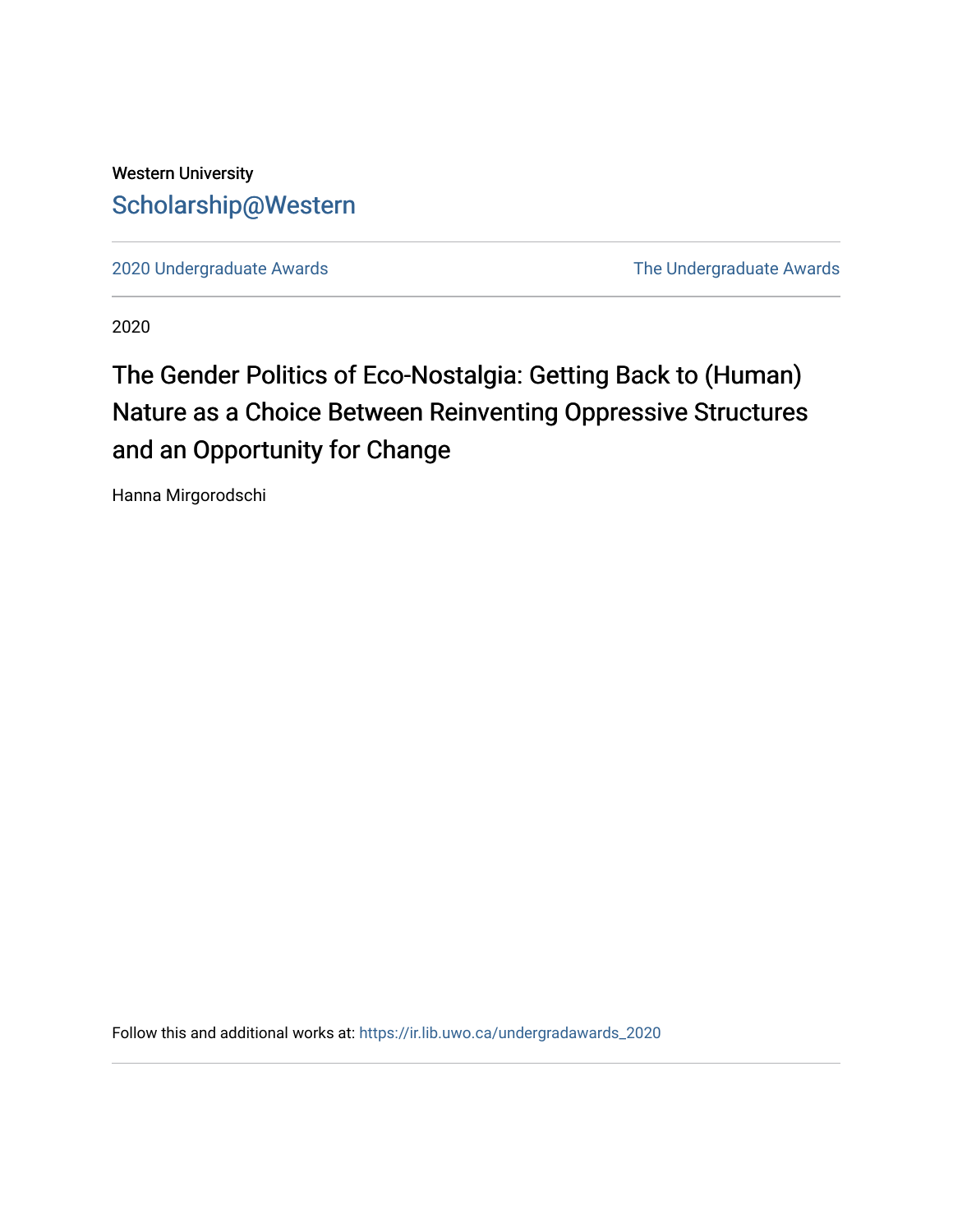# **The Gender Politics of Eco-Nostalgia: Getting Back to (Human) Nature as a Choice Between Reinventing Oppressive Structures and an Opportunity for Change**

#### **Abstract**

'Nature' is not just a word that accompanies humans in their quotidian lives, but also a fluid and contested concept that entails various implications for gender and class politics. In times of drastic social changes where the momentum for dealing with climate change and environmental as well as social inequalities increases, analysing the roots and consequences of concepts such as nature, as well as eco-nostalgic tendencies, is especially important. By taking Carolyn Merchant's idea of the death of nature as a starting point, and reflecting upon further readings such as Octavia Butler's novel Dawn, this essay discusses the different implications of 'getting back to nature' for gender politics and sustainability discourses. It argues that this idea presupposes an inherently flawed juxtaposition of nature and culture. This dichotomy results in the creation of multiple inequalities and conflicting ideologies, such as through the common conceptualisation of certain parts of nature as an ideal representation for human sexuality. The thought of getting back to nature also raises questions of human positionality as a species in this discourse. It offers two opportunities: to either continue living according to a problematic status quo, or entirely change the way humans perceive their position in the world. While the romantic image of wilderness leaves no space for humans to make a sustainable living on the planet and only the former or collective suicide appear to be possible solutions, postapocalyptic approaches show a desire to (re)discover the place of humanity in the ecosystem. Consequently, this essay concludes that instead of supporting the maintaining of existing gender norms, one should attempt to reframe narratives surrounding a glorified view of nature, certain perspectives of humans, and the hope to reach an organic ideal, to develop new and more inclusive ideas of gender and natural resources in the present, for example through fostering energy intimacy.

**Entry Word Count:** 3063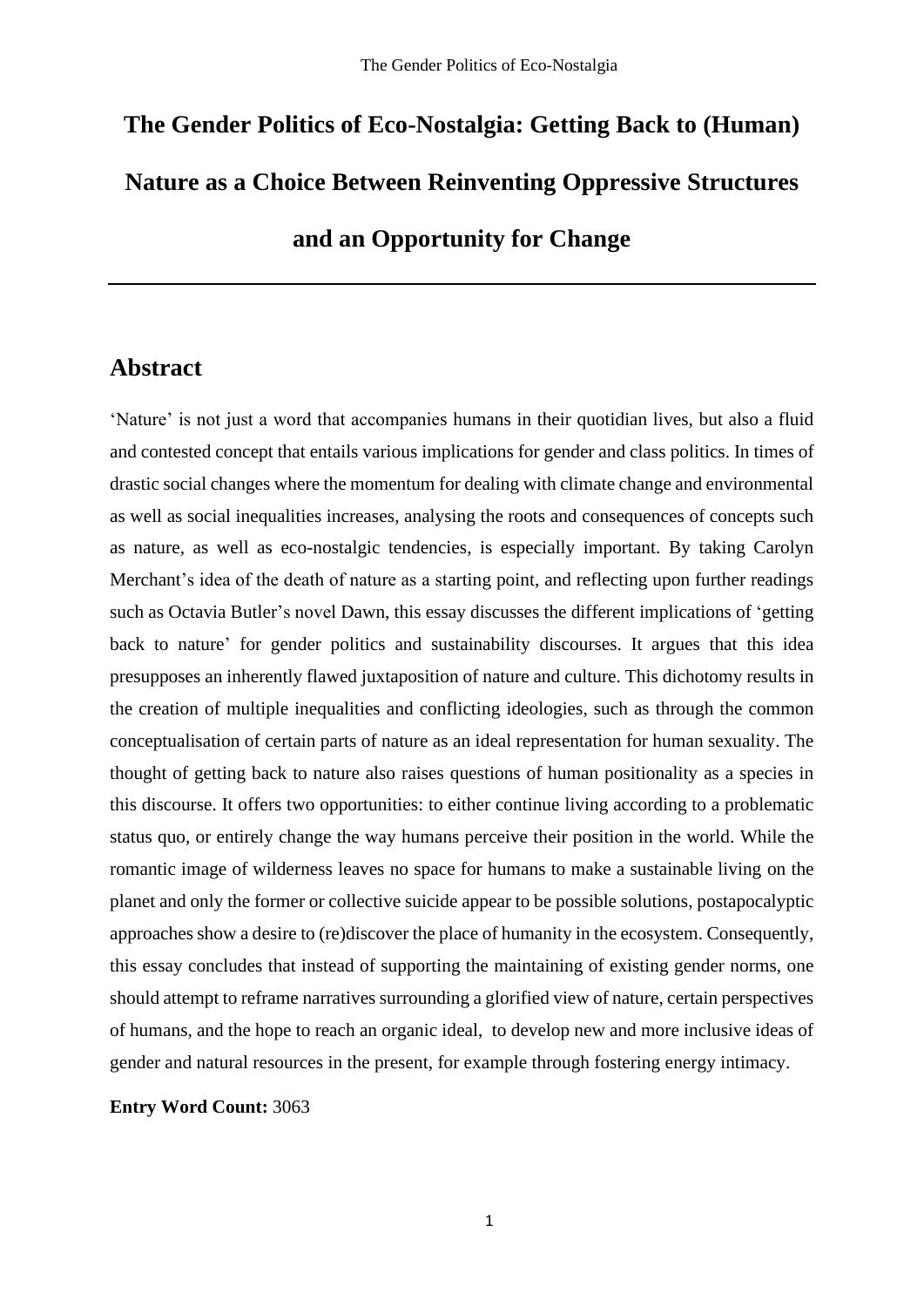#### **Introduction**

Learning about the wish of getting back to nature for the first time, it appeared to me as if it were fuelled by the common romanticised way of thinking that most aspects of life were better at a previous point in time. After all, it seems easier to imagine a more equal and cooperative past that was lost, than recognizing and actively challenging the faults of the present. However, after a more thorough analysis, Carolyn Merchant's (1990) arguments and eco-nostalgic ideas present intricacies and origins that reflect multiple societal perspectives and changes over time. In the following, I argue that the thought of getting back to nature is a multifaceted idea that is deeply flawed but simultaneously opens up the discussion about human nature – and how we conceptualise humans and nature – which can support possibilities to either continue the problematic status quo or change the way that humans perceive their position in the world. I consider Merchant's (1990) understanding as a starting point, then discuss multiple complications of the different ideas of nature, such as its consideration as a fixed and separate entity from humans, and will further examine how these discourses inform different narratives of the future.

#### **The Death of Nature**

When Merchant (1990) writes about having lost an organic world, she refers to a way of living in or seeing the world, rather than a physical state of 'nature'. In pre-modern times, Merchant (1990) argues, humans lived in direct relations with their environment. Daily interactions with nature were characterised by close and cooperative community networks that aimed to provide sustenance for the group. The idea prevailed that the self, society, and the cosmos were interdependent entities that created a functioning organism. Merchant (1990) goes on to describe how, with the rise of science, industrialisation, and the growing need for energy sources, humans started to instead view nature as a machine devoid of emotional life or value and that is passively waiting to be exploited. Thus, when she (1990) mentions the organic world we have lost, she describes the death of nature as a living being. To explain how this shift from an organismic to a mechanistic worldview happened, she (1990) uses two different perspectives of nature as a starting point. In the premodern period, nature was commonly personified as female and contrasted to artificially created things. On the one hand, it was therefore viewed as a kind and nurturing mother. On the other hand, it was considered a destructive force that could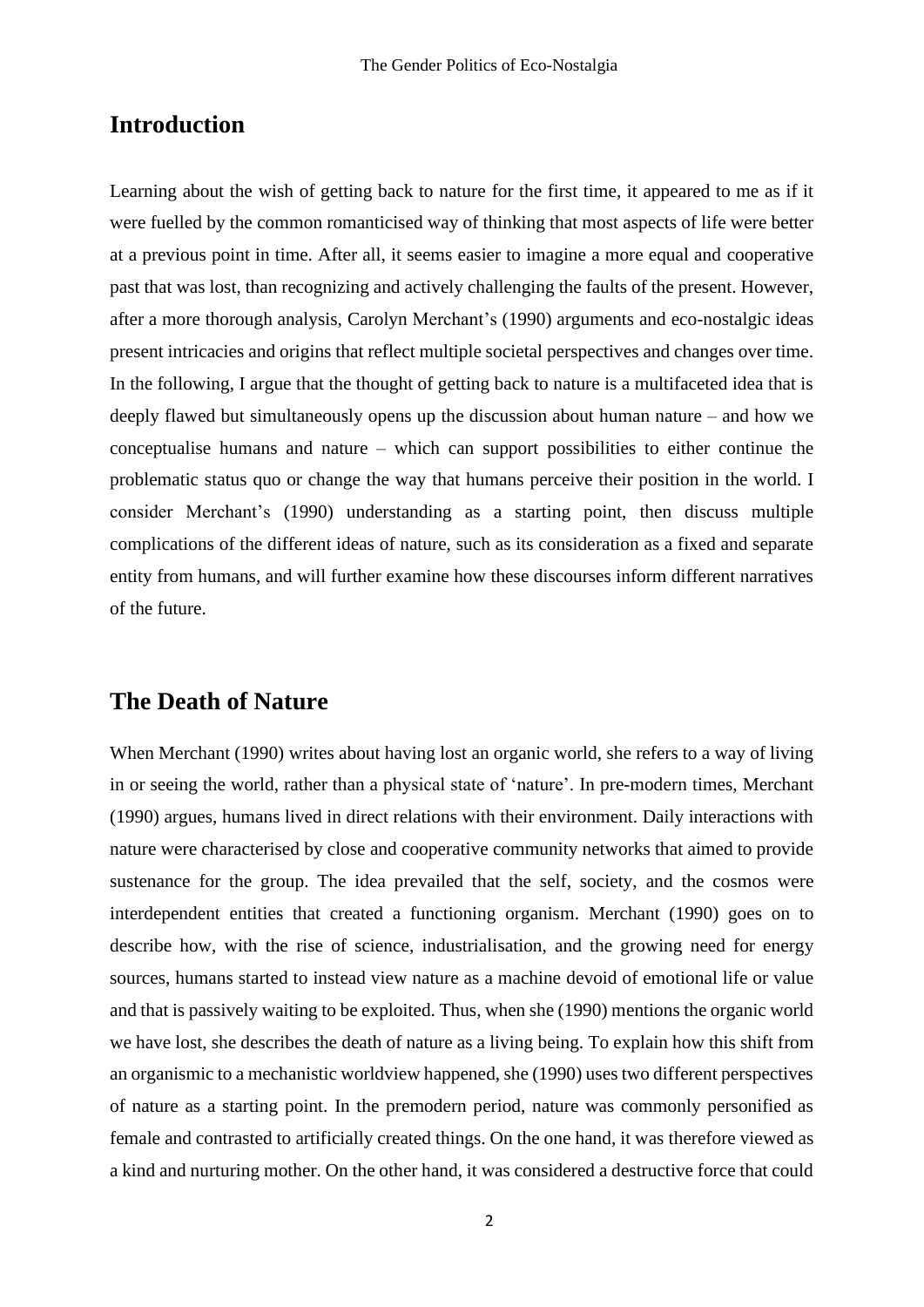render violence. Merchant (1990) points out that the second image raised the idea of the importance to dominate the physical environment. However, depending on how the first image was used, it could create a similar narrative. The pastoral tradition, for example, conceptualized nature as a benevolent but passive and subordinate female. This raised the thought that, when cultivated and manipulated, nature, hence women, could be used as a commodity. Nonetheless, she (1990) goes back to emphasizing the restraining force of the concept of nature as a nurturing mother and a living organism, as it supported advocates fighting against the rape-like exploitation of the earth's resources through activities such as mining.

Merchant's (1990) analysis offers significant insights into different understandings of human and environmental relationships, but also leaves room for critique. She (1990, p.xvii) states that her aim is not "to reinstate nature as the mother of humankind nor to advocate that women reassume the role of nurturer." Yet she (1990) holds a nostalgic wish to go back to some form of the organismic worldview, without recognizing that it is just as socially constructed as the images of nature that enabled humans to shift to a mechanistic view in the first place. However, I consider other two aspects from Merchant's (1990) text to be important, first, that women have traditionally been associated with nature, and second, that this creates a two-way feedback system. The image of nature informs the ideas of gender relationships, while the ideas of gender and sexuality are projected onto the systems of the world. The concept of 'nature' is therefore fluid and depending on how and by whom it is conceptualized and used, it has different impacts on social and environmental relationships. Consequently, if nature is not just one specific thing, the wish to go back to it is inherently problematic, if not strictly impossible to be fulfilled, and will easily evoke conflicting ideas.

#### **Dichotomies and Resulting Violence**

An example of such a conflicting ideology is the commonly held view of nature as an ideal representation for human sexuality. Mortimer Sandiland and Erickson's (2010) chapter about queer ecologies perfectly demonstrates how socially constructed views of nature can be shifted to create norms that fit a society's hierarchical agendas. In the  $20<sup>th</sup>$  century, notions of nature started to inform discourses of sexuality that were strongly guided by ideas of evolution, transferring a limited view of what animal, thus 'natural', reproduction is supposed to look like, to human reproduction. Although referring to the animal kingdom, Darwin's theory of sexual selection supposed that each sex obeys universal principles, the passionate male, and the coy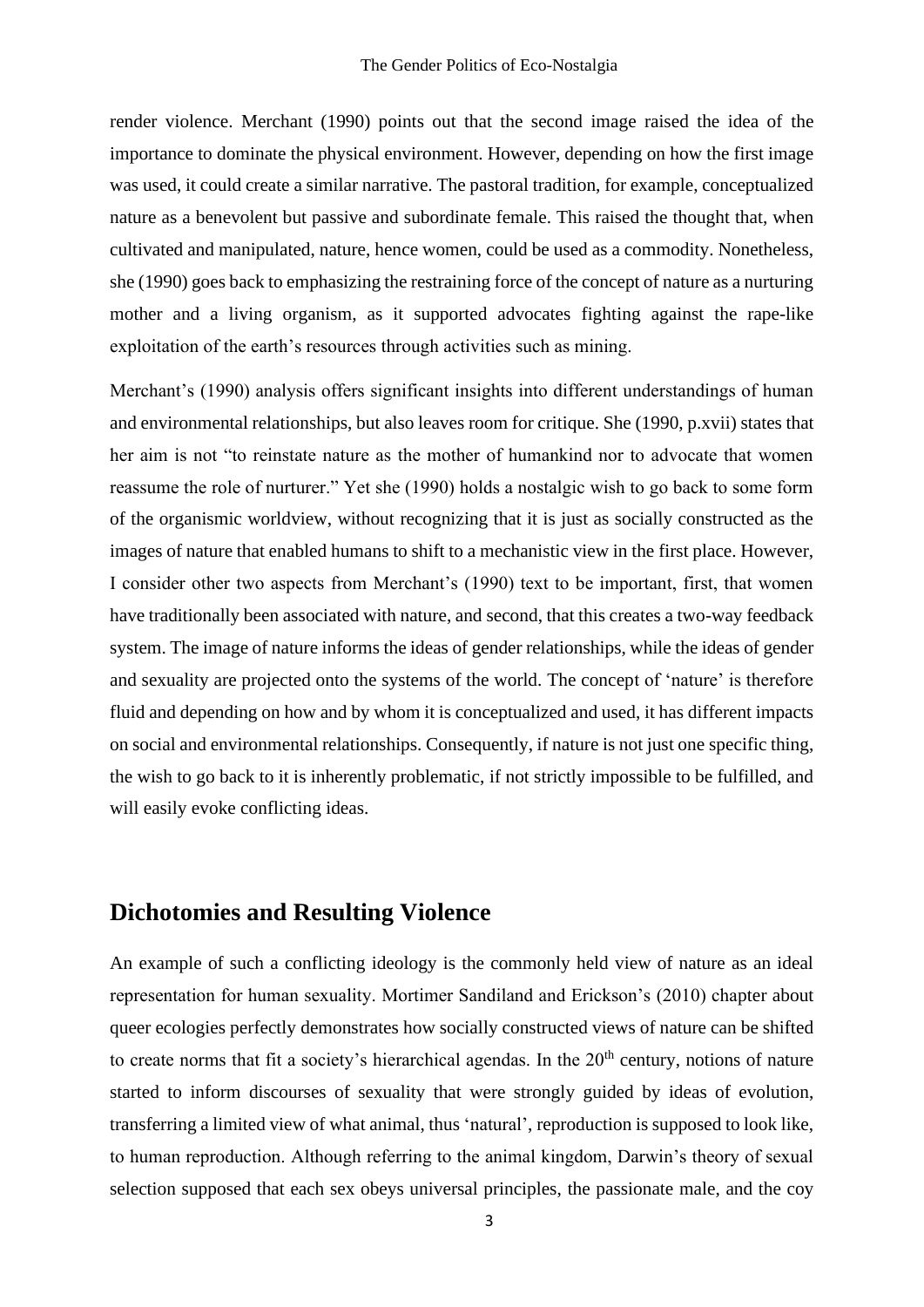female (Roughgarden, 2004). These principles combined became norms of societal relations and rendered homosexuality as 'unnatural' because it presupposed non-reproductive sex, which was considered to go against evolution and the preservation of the species. Furthermore, an idea evolved that homosexuality was mostly represented in urban centres, which worked to contrast cities that were contaminated sites where seemingly artificial and unhealthy deviancies from the norm were found, with peaceful, clean and natural spaces of wilderness that offered an ideal escape from such terrors of modernity (Mortimer Sandiland & Erickson, 2010). To challenge these ideologies, Roughgarden (2004) presents an account of sexual diversity found in the natural world. She confirms that this diversity, which, for example, includes asexual species and species that change sex, is intentionally being ignored or denied in teachings of ecology to enable oppressive frameworks, as a close look at the animal kingdom would reverse prevailing gender binaries. Roughgarden (2004) also states that none of these variations are superior in 'nature', which shows that narratives surrounding animal heterosexuality and sexual selection only serve to maintain patriarchal structures.

Morton (2017) echoes the conclusion that nature is a fluid construct but goes on to complicate Merchant (1990) by identifying the underlying problem of Eurocentric worldviews as the fact that nature is conceptualized as inherently separate from humans. He (2017) points out that it is the creation of such a dichotomy that ultimately leads to problematic views of our relationships with each other and the world. As per Morton (2017), nature has never existed as separate, since no social space was ever fully human, while humans have simultaneously always affected their environment, even if previously on a smaller scale. Consequently, an attempt to return to nature always requires violence and oppression, and it is exactly the strict idea of nature that justifies this violence. This is because, trying to evoke a non-existent organic past, the ways in which things actually exist are violently being pushed to their limits. German fascism, with its aim to 'purify' a nation from a supposedly pathogenic community and unnatural ways of life, which lead to the brutal extermination of the Jews, is just one example of Morton's (2017) rationale.

#### **Human Positionality**

Getting back to nature is hereby underlined to be a multi-layered imagination that leaves much room for the possibility to reinvent or further manifest oppressive norms. It also raises the question of 'who' would 'go back to nature'. Cronon (1996) gives an excellent account of how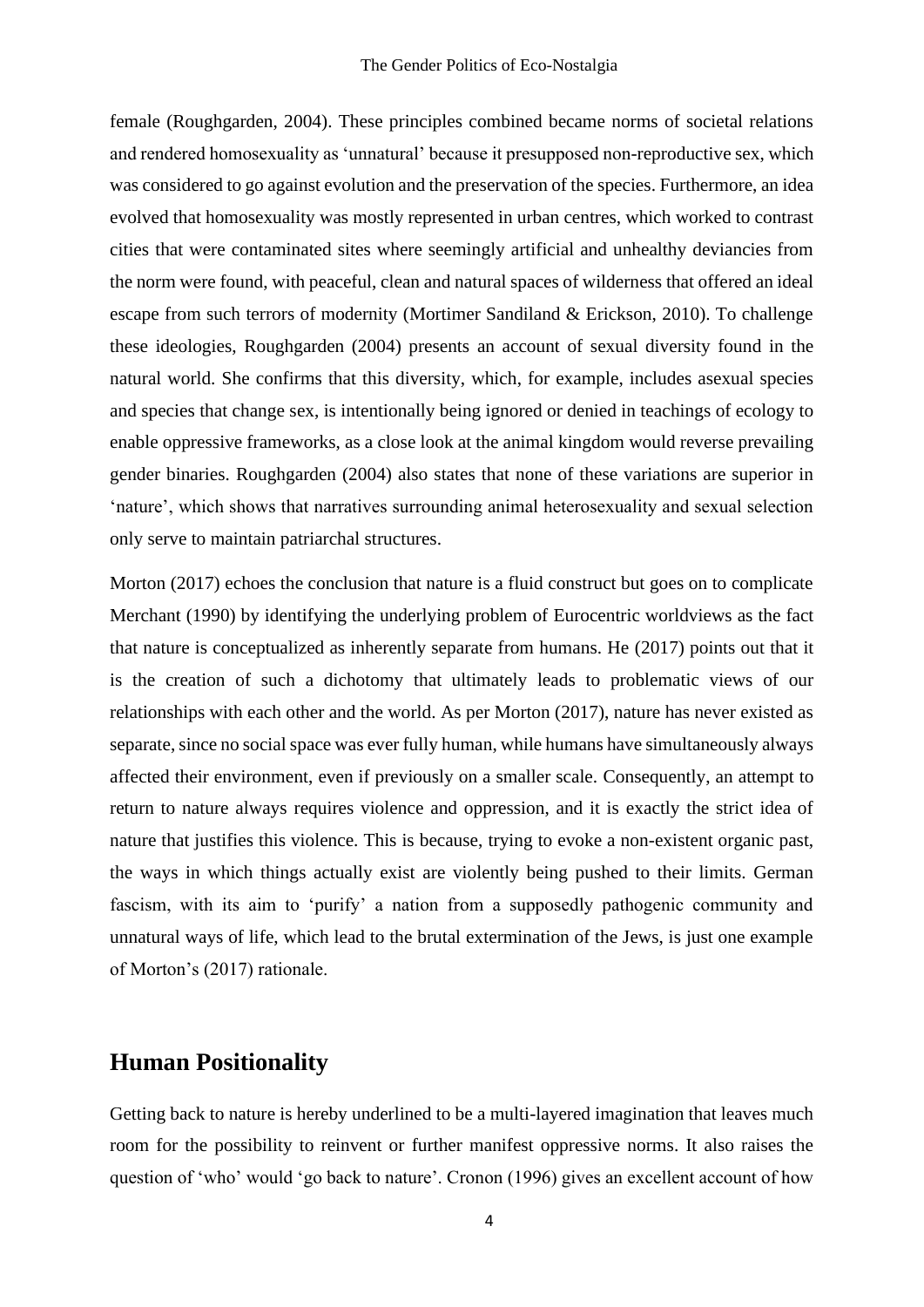the environmental movement was born out of ideas of wilderness that were based on gendered romanticizations of the frontier. When Europeans arrived at the unknown landscape of North America, the frontier offered a possibility for them to reinvent themselves and their institutions, reinstate racial ideas and create a new national identity, which is now considered as being gradually lost. He (1996) explains that protecting wilderness can therefore also be thought of as protecting the nation's myth of origin, which mainly had heroic men at its forefront, who would usually be the most masculine when being in the wilderness at the frontier. Later, when feminizing tendencies of civilization started to threaten masculinity, many would seek out wilderness to connect to this past again. Hence, Cronon (1996) points out, it was usually the male elite who retreated to the outdoors, and when they did, they visited wilderness as a form of recreation – thus as consumers – rather than conceiving nature as a place where sustainable productive labour is being practiced, and has been practices since the beginnings of human existence. Therefore, the image of unworked wilderness as an ideal was born out of an imagination of those who have in fact never worked on the land, which only underlines the artificiality of this concept. Additionally, the frontier was usually, in contrast to the glorified image, a place of brutal conflict where people of different cultures fought for resources. In this wilderness narrative, however, it would be those same men who could redeem civilization, decide who is given a voice, and then rebuilt it on already existing or new gender and class norms.

Another significant suggestion Cronon (1996) makes is that the romantic image of wilderness as completely separate from humans leaves no space for humans to make a sustainable living from the land. If wilderness protection is being conceived as a direct conflict between the human and the non-human, it ignores conflicts among humans themselves and makes a falsely collective civilisation appear to be the root of all evil. As a result, Cronon (1996) argues, it is often concluded, as possibly intended by the founders of these narratives, that the only way we can protect wilderness, as wilderness excludes the possibility of any cultivation of the land and therefore survival of humans, is either collective suicide or returning to an equally idealised hunter-gatherer lifestyle. Origin myths that are rooted around pristine wilderness therefore appear especially prone to opening speculations about an apocalypse as the likely and possibly preferred outcome to current crises. Various sources make similar claims that humans might simply be incapable of living harmoniously within the natural world. It is important to acknowledge the way humans are referred to here. Especially in discourses of global warming, all-encompassing species terminology is increasingly being adopted when speaking about humanity, but multiple scholars, such as Di Chiro (2017), point out that why is problematic.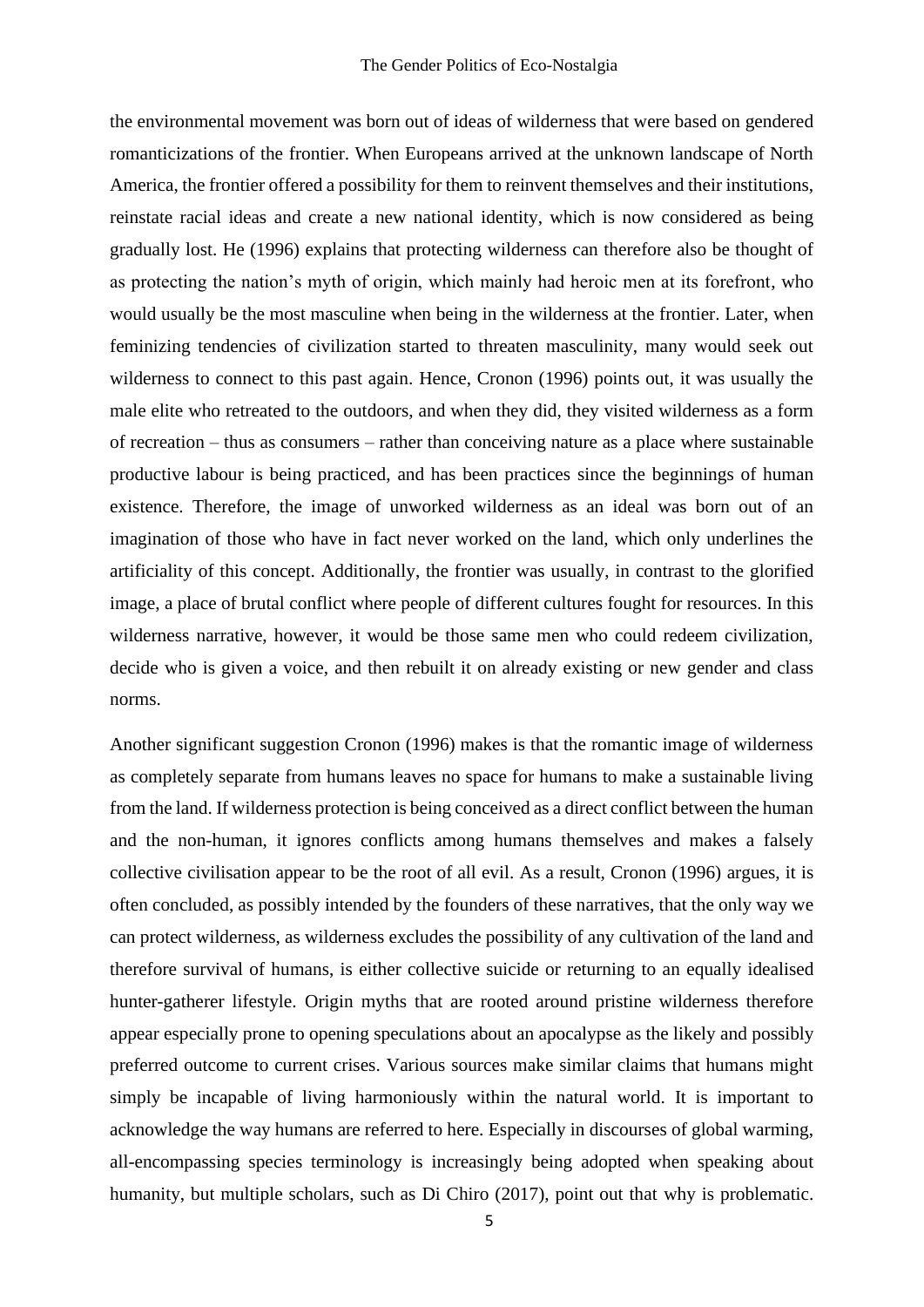First, it neglects human diversity, and second, humans do not play an equal role in altering the environment, while the consequences of climate change are being experienced disproportionately. However, such global crises, and the arising thoughts of an apocalypse, raise thoughts of what led civilization to this point – and it is easy to fall into generalizations.

#### **Insights From Postapocalyptic Narratives**

When looking at eco-nostalgia and narratives of going back to nature, there seem to be traces of a desire to (re)discover the place of humanity (as a collective) in the ecosystem, and to possibly overturn the image of humans being inherently destructive towards themselves. In Butler's (2000) post-apocalyptic novel *Dawn*, a few humans have been rescued by the Oankali. They are an extra-terrestrial species that aims to merge its genes with the human genome in order to reproduce. What was striking to me, was that the main character Lilith is extremely stubborn to let go of her ideas of humanity, despite the fact that nearly all she previously knew had already been destroyed. She does not want to accept being genetically altered, although she learns that humans are fundamentally, biologically flawed due to the combination of their high intelligence and a hierarchical gene which induces them with the drive to self-destruct. According to Johns (2010), Butler has in fact been criticised for her biological essentialism, which depicts human's social behaviour as being largely defined by genetics, such as the hierarchical gene in *Dawn*. Johns (2010), however, adds that Butlers novel introduces another layer depicting a strong juxtaposition of human destructiveness and biophilia. Lilith, after all, demonstrates her will to live against the option to commit suicide, which in the Oankali view would have instead been a realization of the death drive that is supposedly innate to humans. What is intriguing here is that, even though the hierarchical gene in the story is a 'fact', it does, at least in the first novel, not withhold Lilith from hoping otherwise and acting in the contrary. This can add a significant perspective into analysing concepts of getting back to nature, as it reflects a strong wish for a new chance to live a better life; an opportunity to prove the essentialist idea wrong, which Lilith clearly displays. An apocalypse narrative enables humans to imagine exactly that. An apocalypse resembles an experiment in which the human species, seemingly pure, is put into an artificial surrounding mirroring that of untouched wilderness, where human nature will be fundamentally tested in the process of rebuilding society. The apocalypse, equivalent in concept to the idea of a pristine wilderness, offers an artificial opportunity for humans in what would resemble the state of nature, in which mankind supposedly lives before any social order or state-structure is put into place, to discover the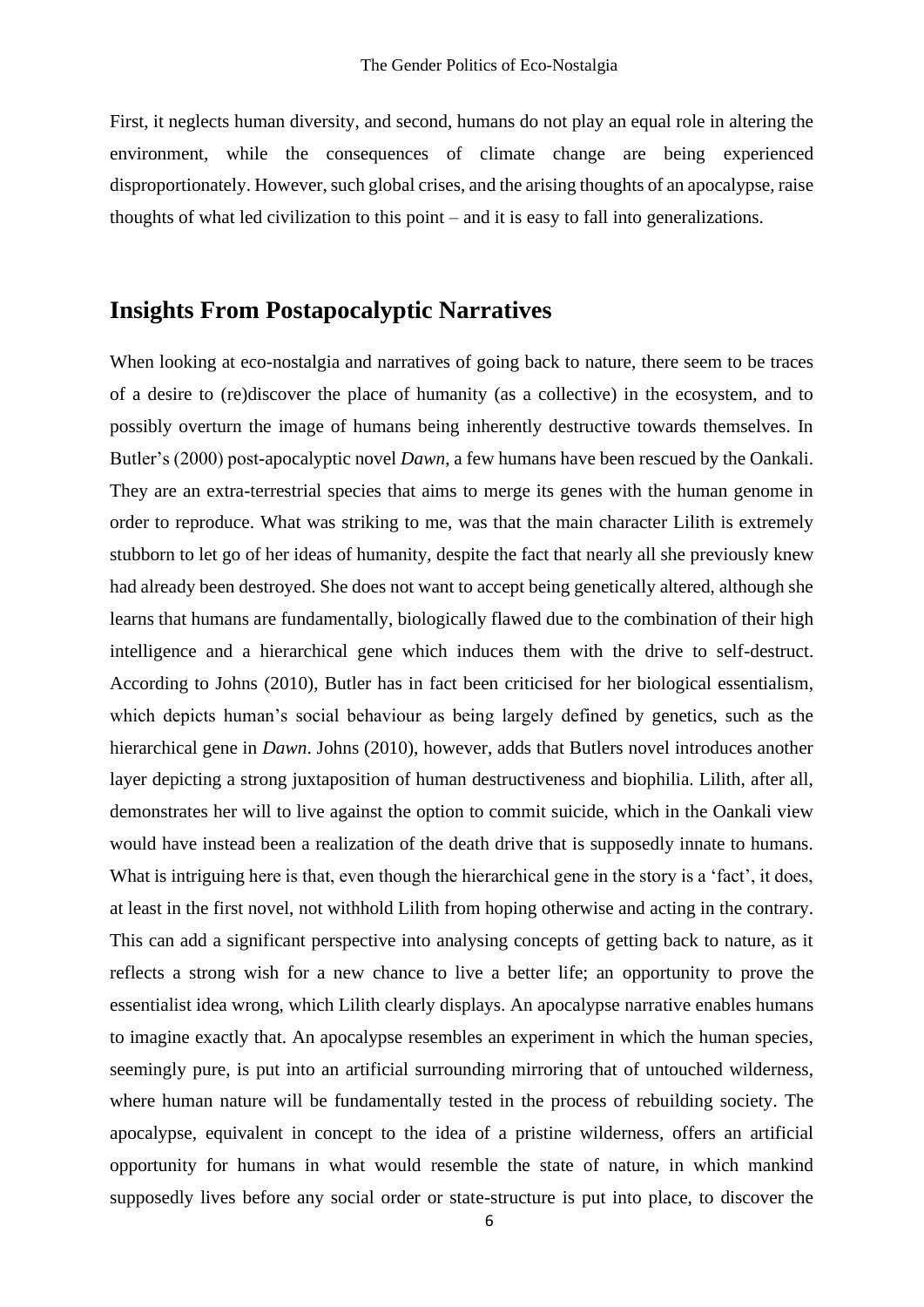human essence, if such exists (Merchant, 1990). In this respect, the desire to go back to nature could also be interpreted as a way to discover more about human nature.

The idea of a completely new beginning offers hope for developing different, possibly more inclusive ideas of gender, politics, energy, and communal living. However, the apocalyptic discourses create apathy in people, especially those least affected by adverse climate impacts, to change something in the present. Furthermore, it presupposes the thought that only those who have the resources now, which are unequally distributed in the world, will survive and ultimately reconstruct the planet, which could threaten the hope for a new, better beginning. This reflects one of Cronon's (1996) fears too, namely that either narrative, whether that of going back to a romanticised image of the past, or imagining a new post-apocalyptic beginning ultimately distances us from the actual problems that people are currently experiencing on the ground. A vital question to ask is therefore, how should we start actively moving forward?

#### **Reframing the Human/Nature Relationship**

Cronon (1996) concludes that in order to reach the perfect middle ground and live in balance with nature, one needs to change the conceptualization of nature, which can be especially beneficial if we believe that current hierarchical and oppressive structures could stem from dividing our world into separate linear categories. In this regard, Western culture has much to learn from indigenous views, although these can and should certainly not be generalized either. It has become popular among resource managers and scientists to incorporate Traditional Ecological Knowledge (TEK) into their projects or research. However, McGregor (2004) underscores that there are fundamental differences in the aboriginal view of TEK, and the nonaboriginal interpretation of the same principle. She (2004) states that this contradiction reflects the difference in cosmology. In most Eurocentric analyses, TEK is simply referred to as the knowledge indigenous people have about their natural environment. Nonetheless, for many indigenous people the environment automatically encompasses everything human and yields an incomparable intrinsic value. Furthermore, aboriginal views of TEK are action oriented. It is not just a source of knowledge but a way of being in a relationship with Creation. It focuses on proper ways to relate to all beings, human or non-human, which must be based on respect and leave behind any strictly limiting categorical definitions. McGregor (2004) therefore emphasizes that the most important aspect in their traditional knowledge is having active relationships.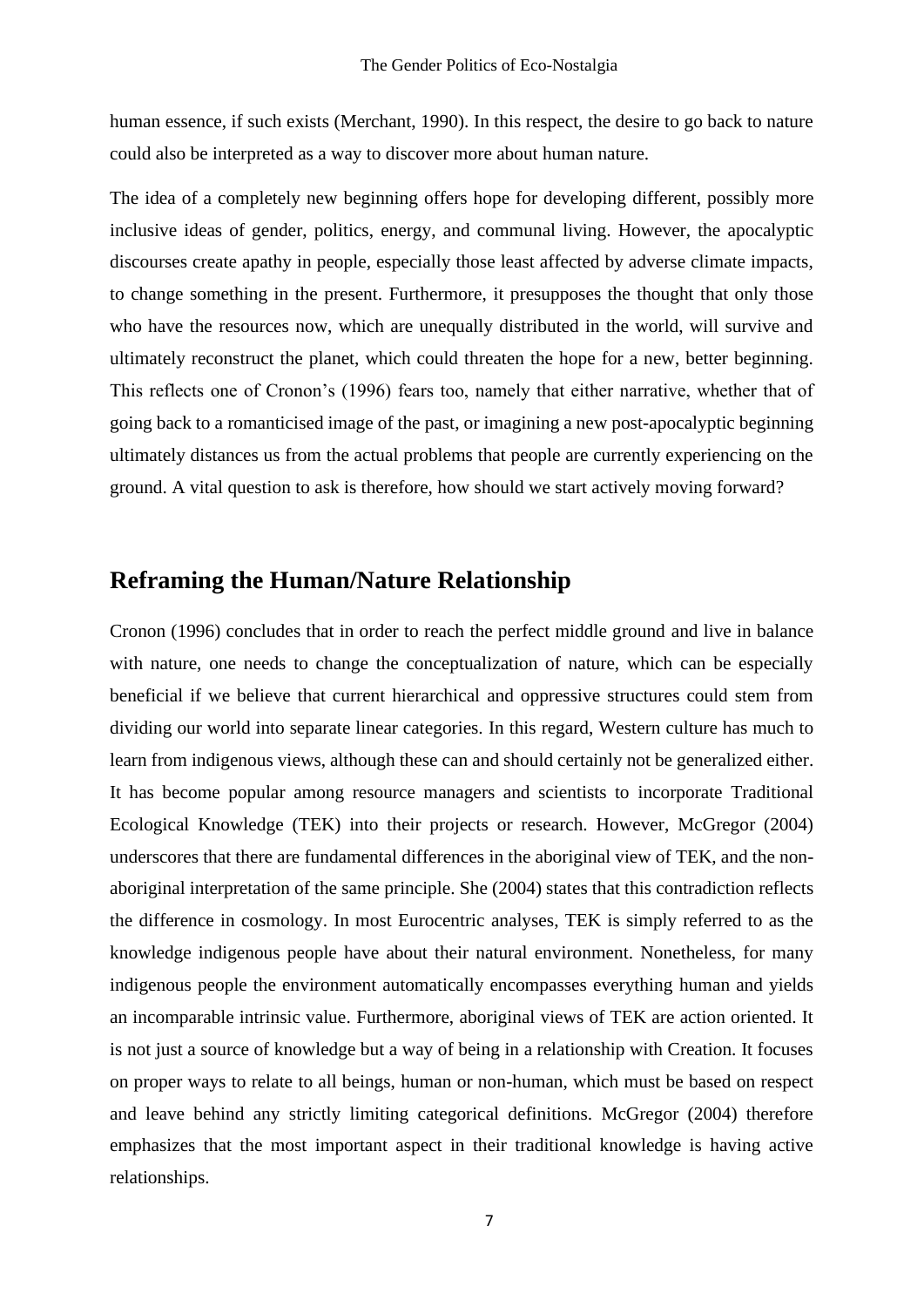One way in which this thinking could be put into practice is by relating these teachings to quotidian usages of energy sources, which, as Cariou (2017) confirms, should be based on intimacy. In traditional aboriginal energy-use practices, every community member has direct and personal relationships with their energy sources. One considers any resource as a gift that should hence never be wasted or exploited. Using energy sources thereby becomes a practice of receiving rather than extracting, while in most Eurocentric societies energy becomes commodified to an extent that it no longer holds any relationship with the user. Cronon (1996) agrees that the most effective way to gradually achieve such a fundamental change in perspective is by bringing it into practice at home and recognise these relationships on a daily basis. He (1996) describes how he realised that when reflecting on feeling most connected to the physical environment, he would always remember places close to his home, even if they could be considered rather unimpressive. This is his (1996) reminder that it is the experience and the daily relationship with the environment that make it special and important to him, not some characteristics of a separated natural space. Alaimo (2016) takes this into account as well. She (2016) introduces a new ethics of inhabiting, where instead of seeing one's own domestic space as separating and shielding oneself from the outside, or as being unimportant to daily relationships, one should embrace the connections made with the world on a constant basis and find pleasure, rather than repulsion, in daily relationships with non-humans. This would entail experiencing our bodies as permeable, multispecies habitats. To see humans as more animal and nature as more humanlike, as Alaimo (2016) phrases it, could consequently completely transform our relationships with each other, gender, race and class distinctions, as well as fundamentally change what can be considered as being 'human'.

#### **Conclusion**

To conclude, the idea of getting back to nature is inherently problematic, as each aspect of the concept of nature can be contested. This analysis argued that the world we have lost was not organic, as no such thing ever existed, but conceptualising nature in particular ways has various implications for current gender and class politics, while also informing future-oriented ideas of human relationships with the physical environment. At the core of this narrative is a question about how we see ourselves as humans – although the image of the species can be challenged – in a relationship with the world, and how, if that changes through adopting less strictly categorizing ways of thinking and living, we could possibly reach a more balanced and less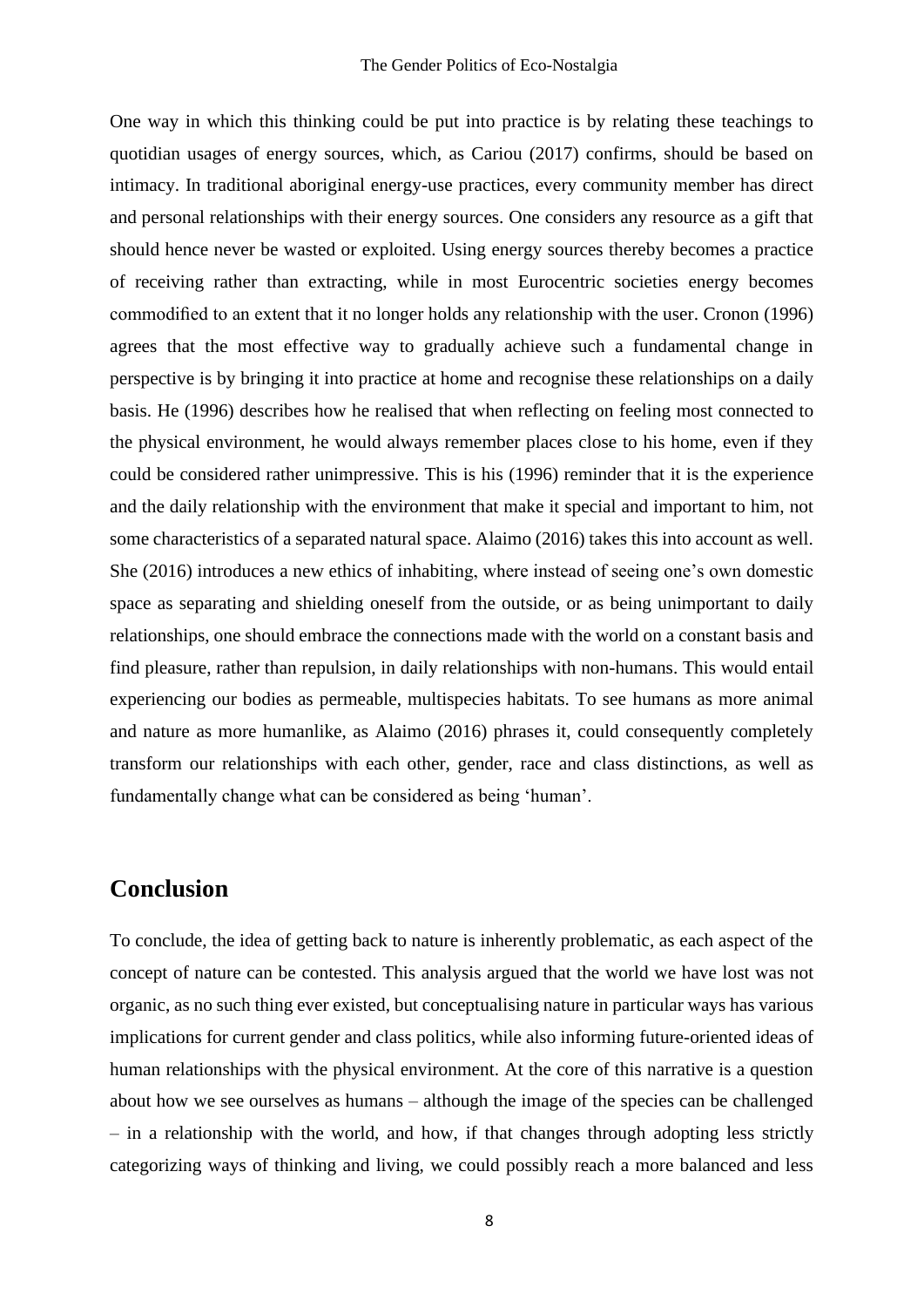hierarchical relationship with humans and non-humans in the actual present, instead of in a fictional future or past.